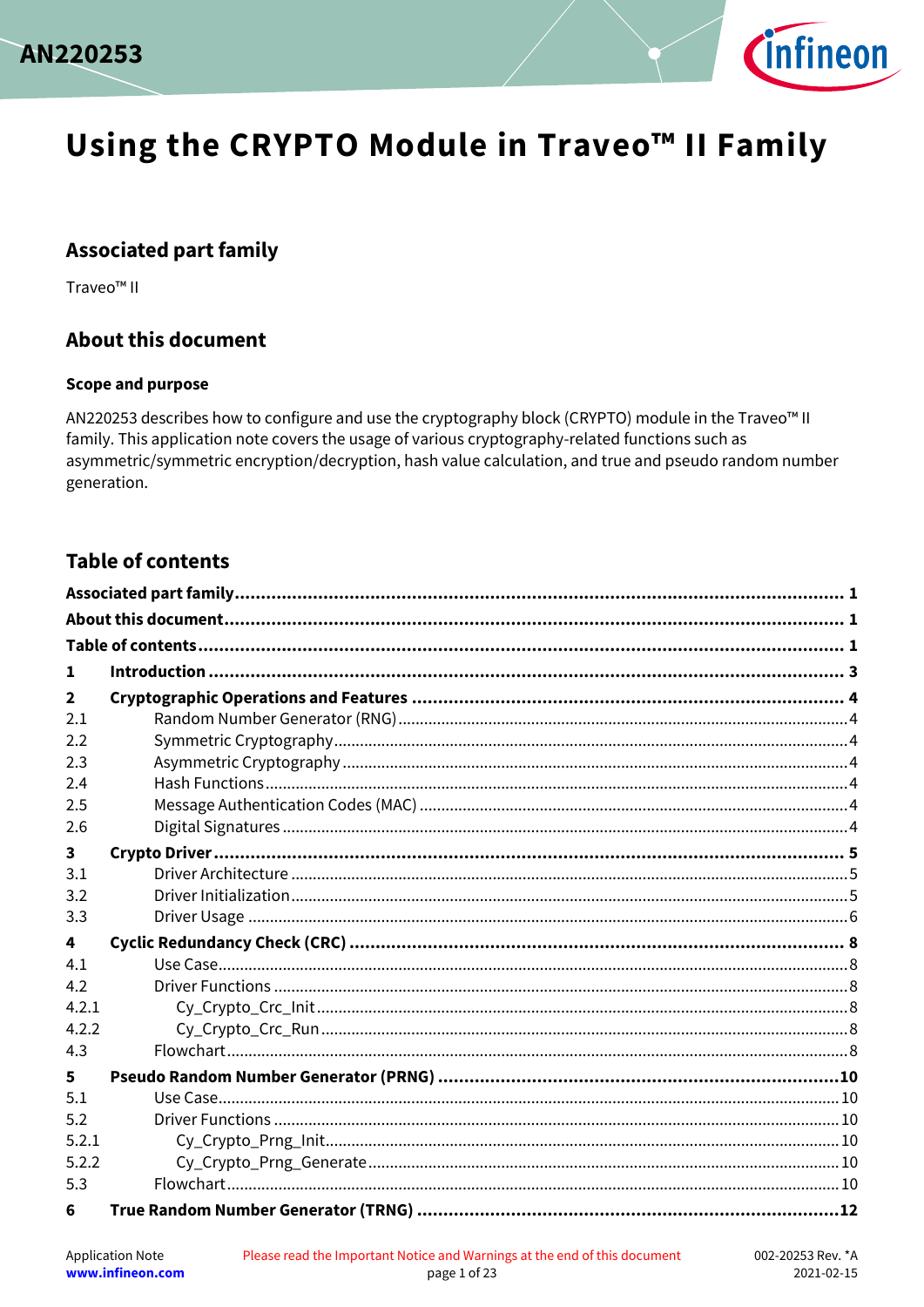

#### Introduction

| 6.1    |                                                                         |  |  |  |
|--------|-------------------------------------------------------------------------|--|--|--|
| 6.2    |                                                                         |  |  |  |
| 6.2.1  |                                                                         |  |  |  |
| 6.3    |                                                                         |  |  |  |
| 7      | Symmetric Key Cryptography Using Advanced Encryption Standard (AES) 13  |  |  |  |
| 7.1    |                                                                         |  |  |  |
| 7.2    |                                                                         |  |  |  |
| 7.2.1  |                                                                         |  |  |  |
| 7.2.2  |                                                                         |  |  |  |
| 7.2.3  |                                                                         |  |  |  |
| 7.2.4  |                                                                         |  |  |  |
| 7.3    |                                                                         |  |  |  |
| 7.4    |                                                                         |  |  |  |
| 8      |                                                                         |  |  |  |
| 8.1    |                                                                         |  |  |  |
| 8.2    |                                                                         |  |  |  |
| 8.2.1  |                                                                         |  |  |  |
| 8.3    |                                                                         |  |  |  |
| 9      | Hash-based and Cipher-based Message Authentication Code (HMAC, CMAC) 16 |  |  |  |
| 9.1    |                                                                         |  |  |  |
| 9.2    |                                                                         |  |  |  |
| 9.2.1  |                                                                         |  |  |  |
| 9.2.2  |                                                                         |  |  |  |
| 9.3    |                                                                         |  |  |  |
| 10     |                                                                         |  |  |  |
| 10.1   |                                                                         |  |  |  |
| 10.2   |                                                                         |  |  |  |
| 10.2.1 |                                                                         |  |  |  |
| 10.2.2 |                                                                         |  |  |  |
| 10.2.3 |                                                                         |  |  |  |
| 10.3   |                                                                         |  |  |  |
| 11     |                                                                         |  |  |  |
| 11.1   |                                                                         |  |  |  |
| 11.2   |                                                                         |  |  |  |
| 11.2.1 |                                                                         |  |  |  |
| 11.2.2 |                                                                         |  |  |  |
| 11.2.3 |                                                                         |  |  |  |
| 11.2.4 |                                                                         |  |  |  |
| 11.2.5 |                                                                         |  |  |  |
| 11.3   |                                                                         |  |  |  |
|        |                                                                         |  |  |  |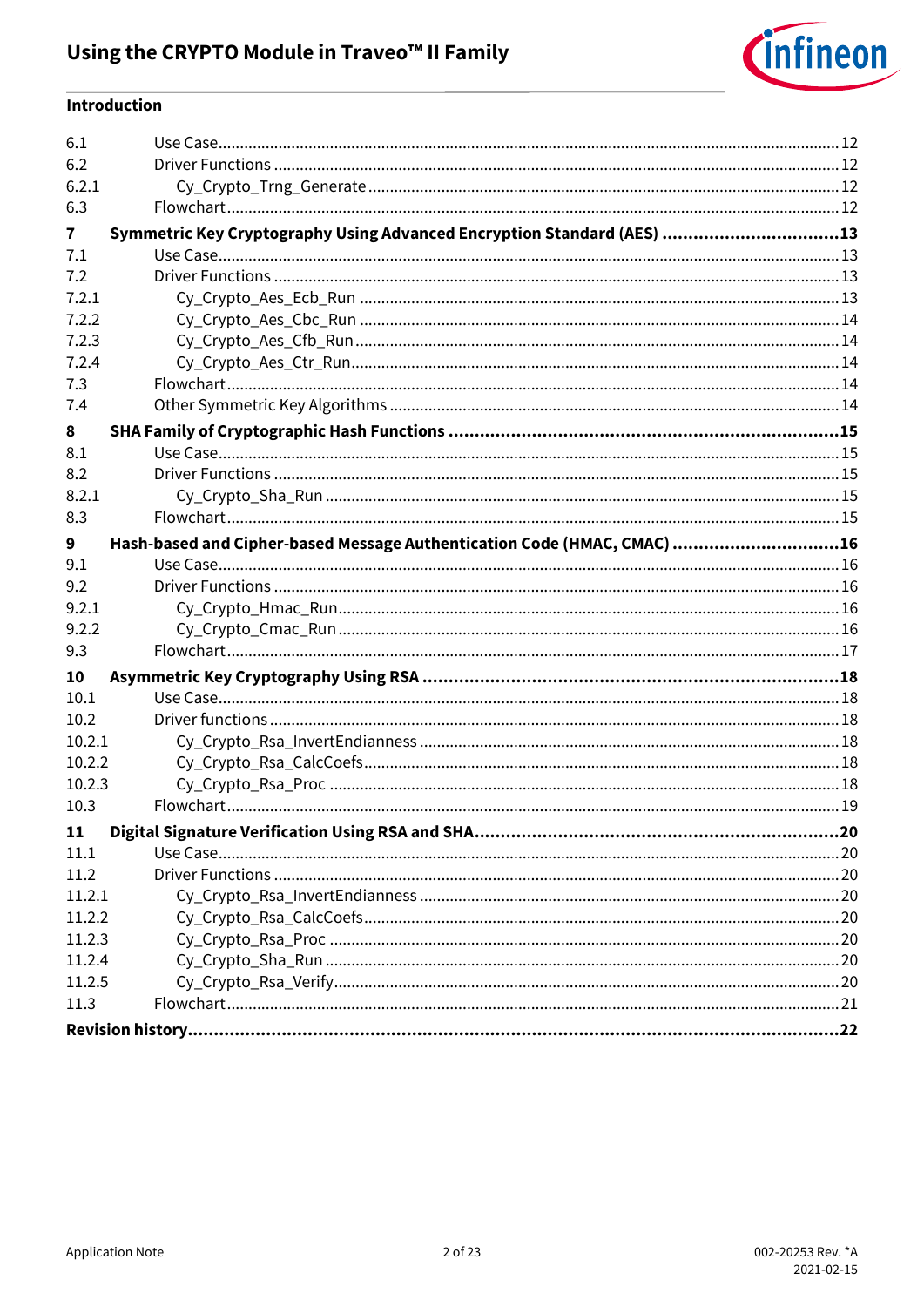

#### **Introduction**

## <span id="page-2-0"></span>**1 Introduction**

Embedded applications today have ever-increasing requirements regarding security features. In automotive applications, security features are typically used to do the following:

- Protect intellectual property
- Authenticate messages between electronic control units in the car or from the outside
- Provide tamper protection (e.g., prevent tuning of engine parameters or modification of trip recorder)
- Allow after-market feature activation (e.g., enable speed limiter)
- Ensure that only original equipment manufacturer (OEM) spare parts can be used

The Traveo II family of microcontrollers offers a specially developed set of security features to enable such use cases. Apart from life cycle and protection schemes such as those that control the access permissions for the debug interface or for the software running on the microcontroller, one important component is the cryptography block (or CRYPTO) which will be explained in this application note. These descriptions will focus on the Infineon "Crypto" driver, part of the Sample Driver Library (SDL).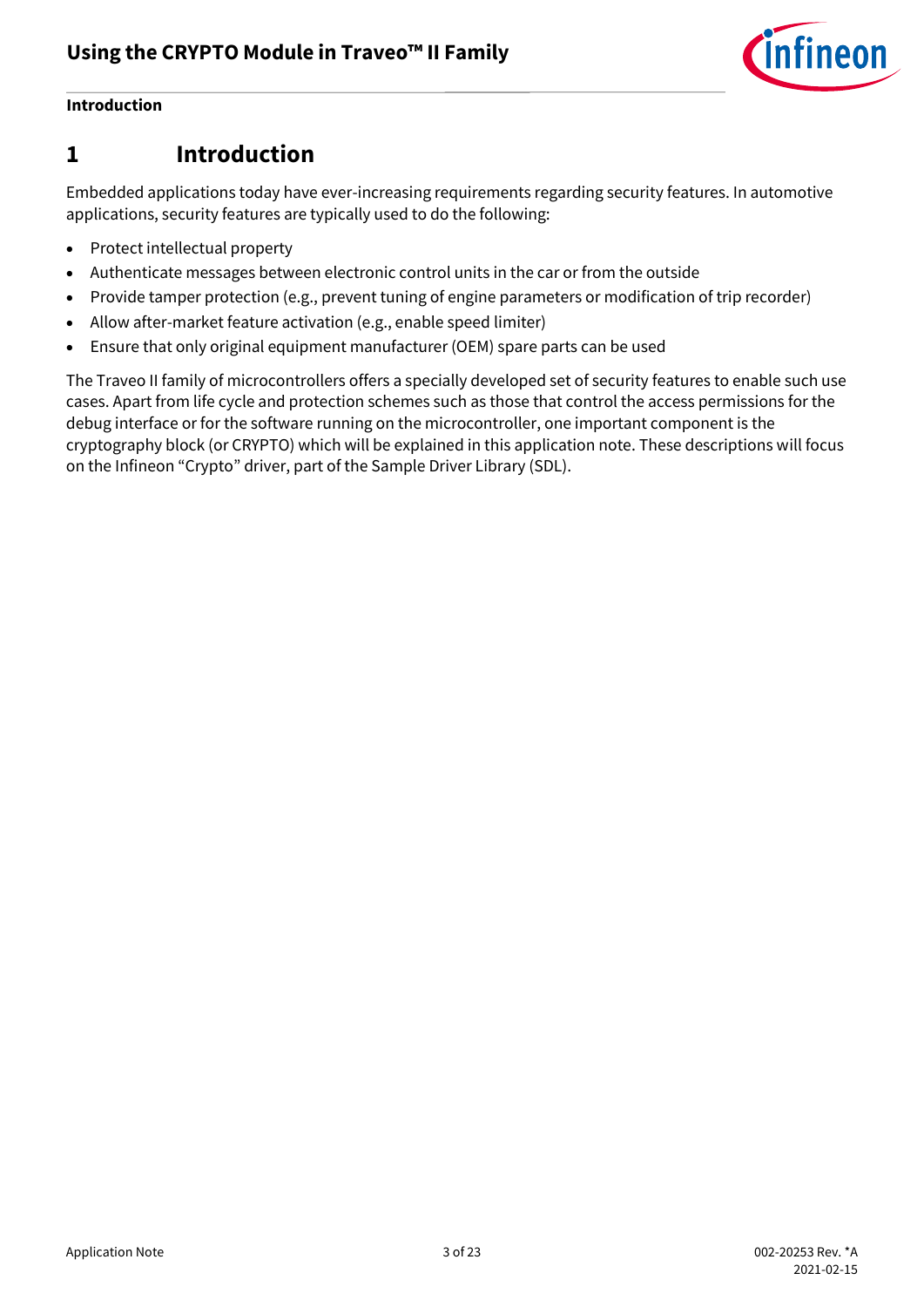

**Cryptographic Operations and Features**

# <span id="page-3-0"></span>**2 Cryptographic Operations and Features**

## <span id="page-3-1"></span>**2.1 Random Number Generator (RNG)**

There are two types: pseudo random number generator (PRNG) and true random number generator (TRNG).

A PRNG outputs a random looking sequence of numbers based on a mathematical formula and a given start value (also known as "seed"). Attackers with knowledge about the PRNG may be able to predict future random numbers.

TRNGs use physical properties (thermal noise, for example) as a source of true randomness. Typically, postprocessing steps are executed and monitoring features are implemented to detect a malfunctioning of the TRNG, which might be caused by an attacker trying to override the output of a TRNG.

The advantages of PRNGs are that they are usually much faster in providing random numbers than the TRNG. In addition – depending on the physical implementation – active TRNGs may cause power dissipation that is unacceptable by certain applications (for example, a ring oscillator causes dynamic switching currents). These are the reasons why many applications use a TRNG to generate a true random seed for the PRNG.

## <span id="page-3-2"></span>**2.2 Symmetric Cryptography**

Symmetric cryptography relies on a shared secret between the sender and receiver of a message. The same secret key is used for encryption as well as decryption.

#### <span id="page-3-3"></span>**2.3 Asymmetric Cryptography**

In the case of asymmetric cryptography, each party has a private and public key. The principles of asymmetric cryptography allow a sender to use the receiver's public key to encrypt a message that can be decrypted by the receiver with its private key. Alternatively, the sender can generate a digital signature of a message using its private key and any receiver can verify this message by using the sender's public key.

## <span id="page-3-4"></span>**2.4 Hash Functions**

Hash functions produce a fixed-length output ("hash value" or "digest") for a variable length input. Cryptographic hash functions are a special kind of hash functions with certain stronger requirements related to their characteristics.

The hash value together with the input data to the hash functions can be used to check the integrity of the input data or hash value.

## <span id="page-3-5"></span>**2.5 Message Authentication Codes (MAC)**

MACs are based on cryptographic hash functions or symmetric cryptography. In addition to the integrity of a message, the authenticity of a message can be ensured because of a shared secret between sender and receiver.

## <span id="page-3-6"></span>**2.6 Digital Signatures**

Digital signatures are generated by using asymmetric cryptography in combination with cryptographic hash functions. They provide the following security features: integrity, authenticity, and non-repudiation, i.e., the sender cannot deny that a message originated from them because the sender's private key was used to generate the signature and the receiver can prove this using the sender's public key.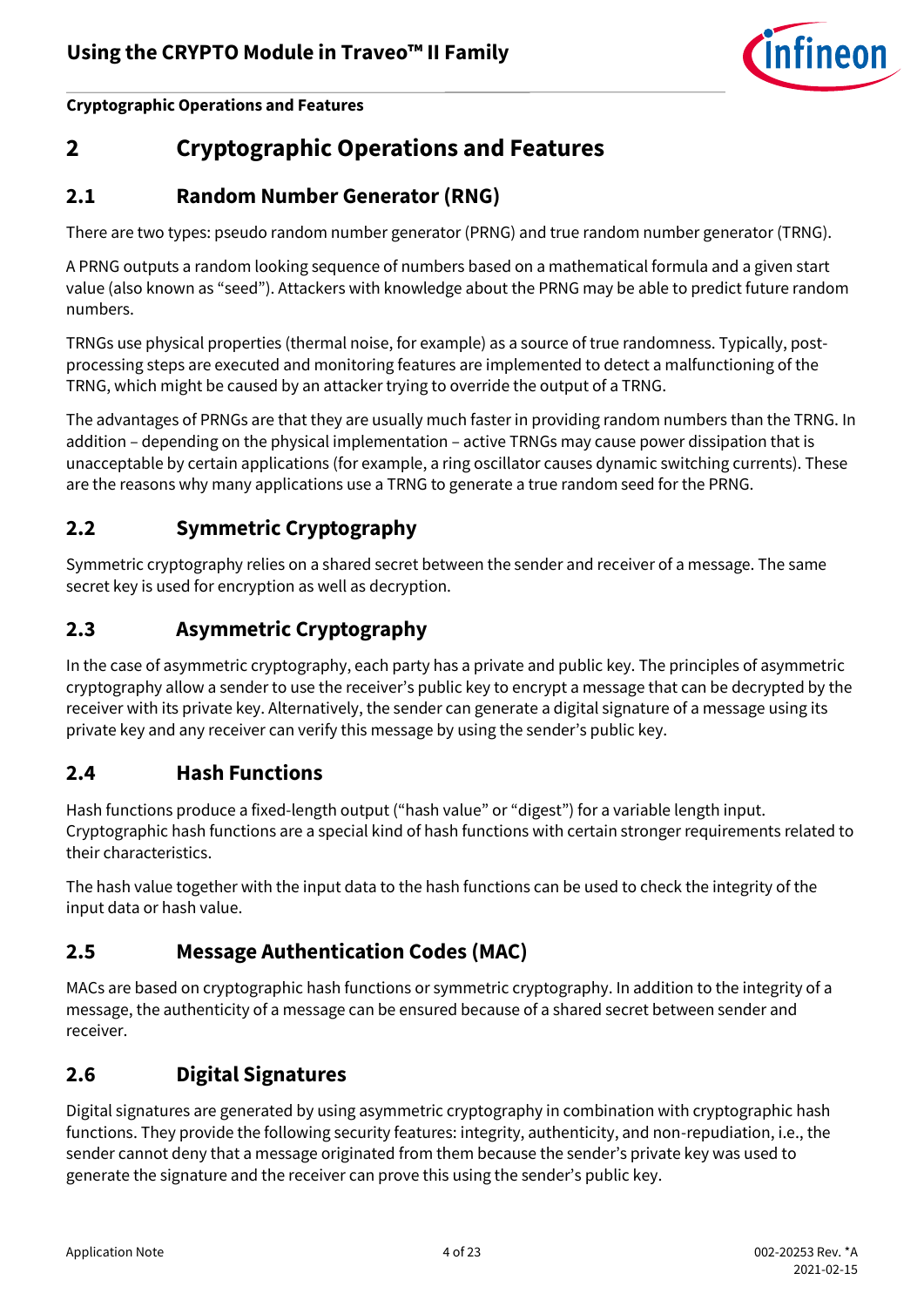

#### **Crypto Driver**

# <span id="page-4-0"></span>**3 Crypto Driver**

## <span id="page-4-1"></span>**3.1 Driver Architecture**

The design of the Crypto driver is based on a client-server architecture. The Crypto server runs only on the CM0+ core and works with the Crypto hardware by executing appropriate Crypto Core functions. The Crypto client can be run on either core, but this application note only covers the case that the client runs on the CM4 core. All descriptions and figures that refer to CM4 are also applicable for Traveo II devices with (dual) CM7. The client and server communicate through the Inter Processor Communication (IPC). Using IPC for communication provides a simple synchronization mechanism to handle concurrent requests from different cores.

The Crypto driver utilizes the following hardware resources besides the CRYPTO block:

- 1 IPC channel structure for data exchange between client and server
- 2 IPC interrupt structures for notifications
- 1 interrupt for handling of hardware errors

The general communication concept between Crypto server and client is depicted in **[Figure 1](#page-4-3)**.



<span id="page-4-3"></span>**Figure 1 Server/Client Communication Example via IPC**

## <span id="page-4-2"></span>**3.2 Driver Initialization**

Before the driver can be used for cryptographic operations, it needs to be initialized in the correct sequence.

- 1. The Crypto server must be initialized by CM0+.
- 2. After the Crypto server initialization is completed, the client can be successfully initialized by CM4.
- *Note: Because the Crypto server runs on CM0+ and the client can run on CM4 and both cores run independently from each other with different frequencies, server initialization may not be finished when client is initialized. Ideally, the CM4 core is released from reset after the Crypto server has been initialized by CM0+ to avoid this situation. Alternatively, the server state can be checked before initializing the client.*

**[Figure 2](#page-5-1)** shows the initialization of the Crypto server and client.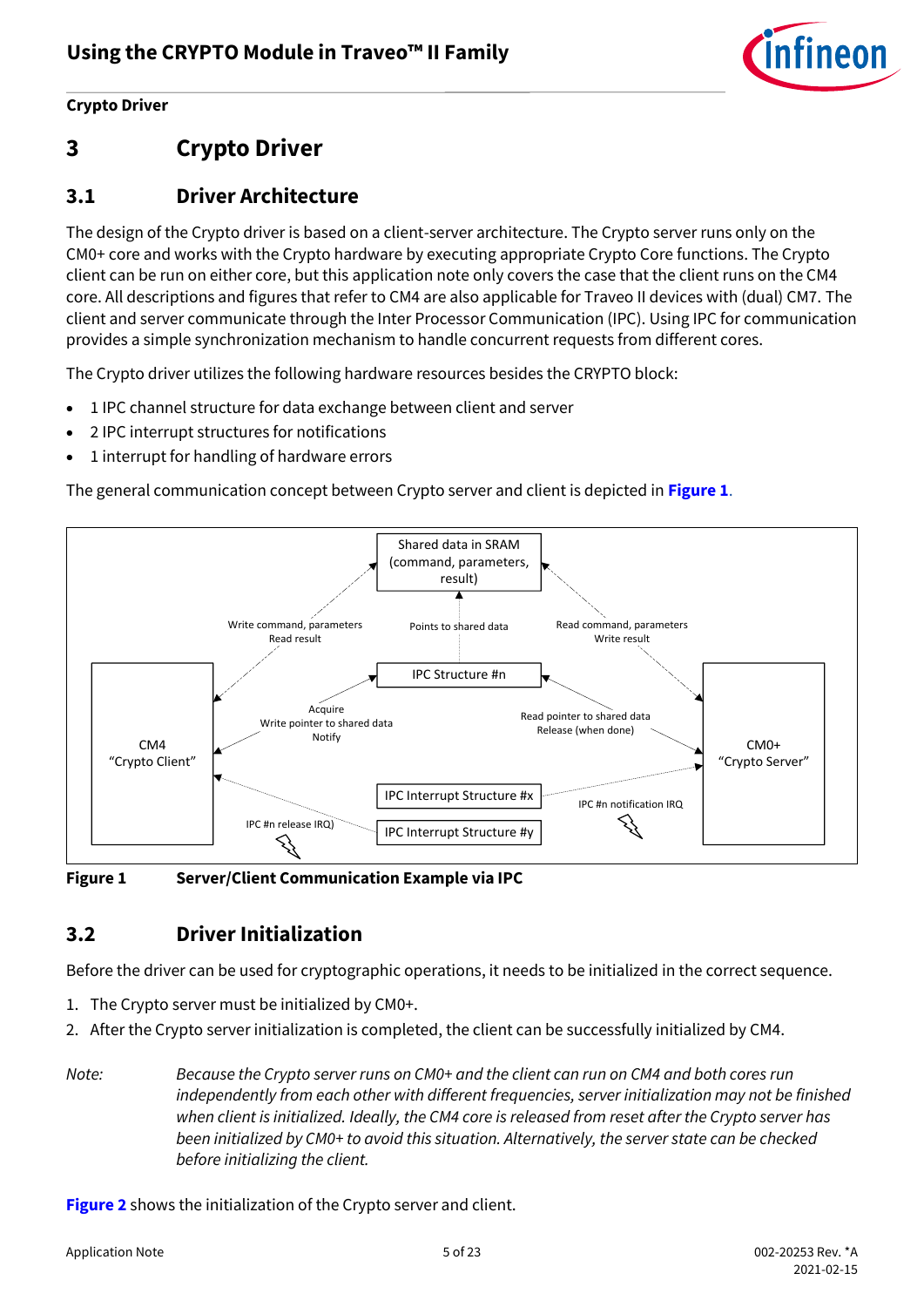

#### **Crypto Driver**



<span id="page-5-1"></span>**Figure 2 Server/Client Initialization Flowchart Example**

#### <span id="page-5-0"></span>**3.3 Driver Usage**

Once the initialization of the server as well as the client is complete, the client can request cryptographic operations from the server. While the server running on CM0+ is processing the requested operation, CM4 can be used to process other tasks. The end of the operation can be determined by three different methods:

- 1. Calling the crypto driver function Cy Crypto Sync in blocking mode. Once the function returns, the client can be sure that the previous operation is complete.
- 2. Periodically calling the crypto driver function  $cy\_Crypto\_Sync$  in non-blocking mode and checking the return value. If the return value indicates that the server is ready, the previous operation is complete
- 3. The client can configure the IPC release interrupt to get notified immediately upon completion of the server operation.

In this application note, the first method (calling  $C_y$   $Crypto$   $Sync$  in blocking mode) is used and shown in the flowcharts, also indicated by the function parameter and value "block=true". **[Figure 3](#page-6-0)** shows the general usage of the Crypto driver once it has been initialized.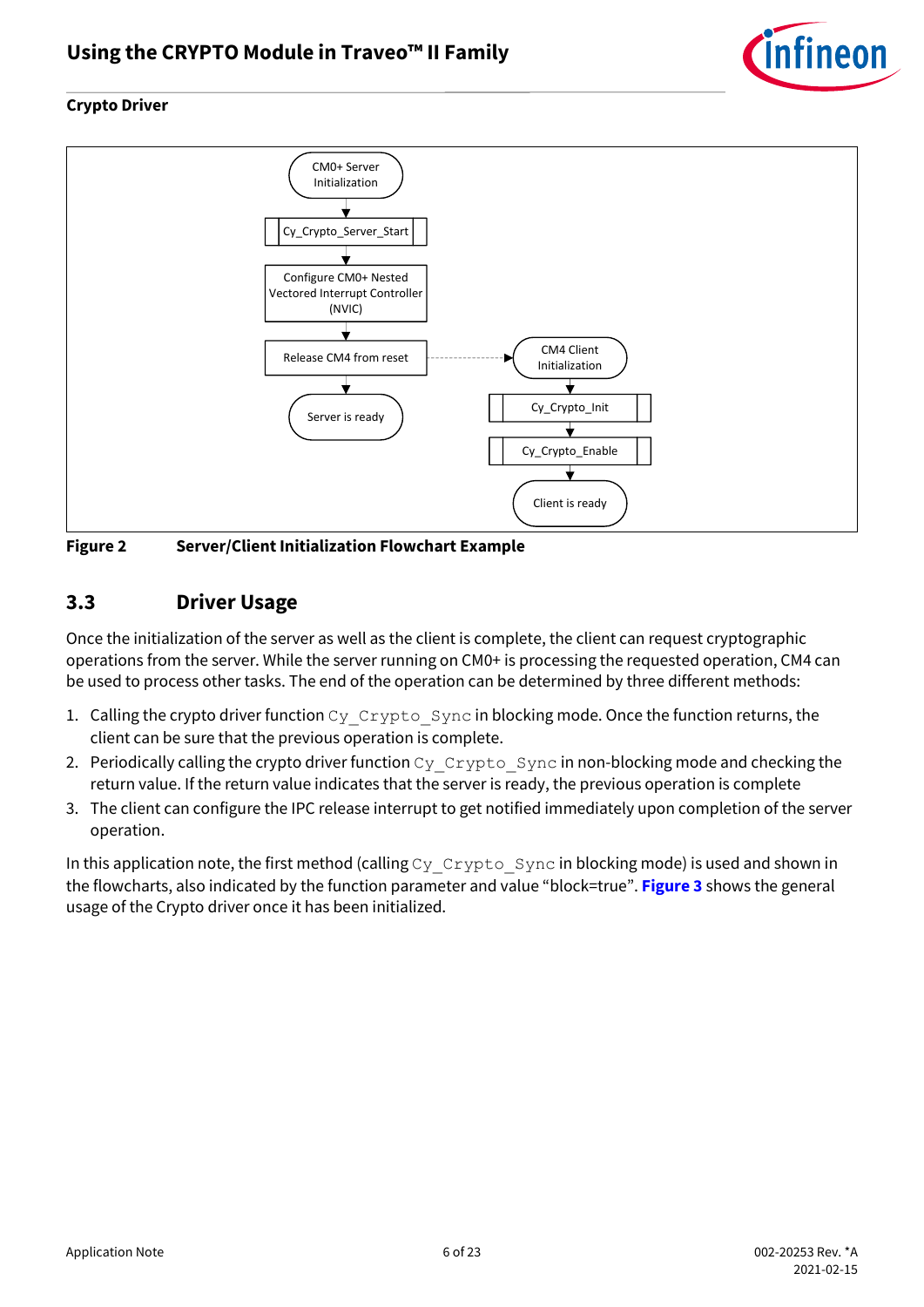

#### **Crypto Driver**



<span id="page-6-0"></span>**Figure 3 General Driver Usage Flowchart Example**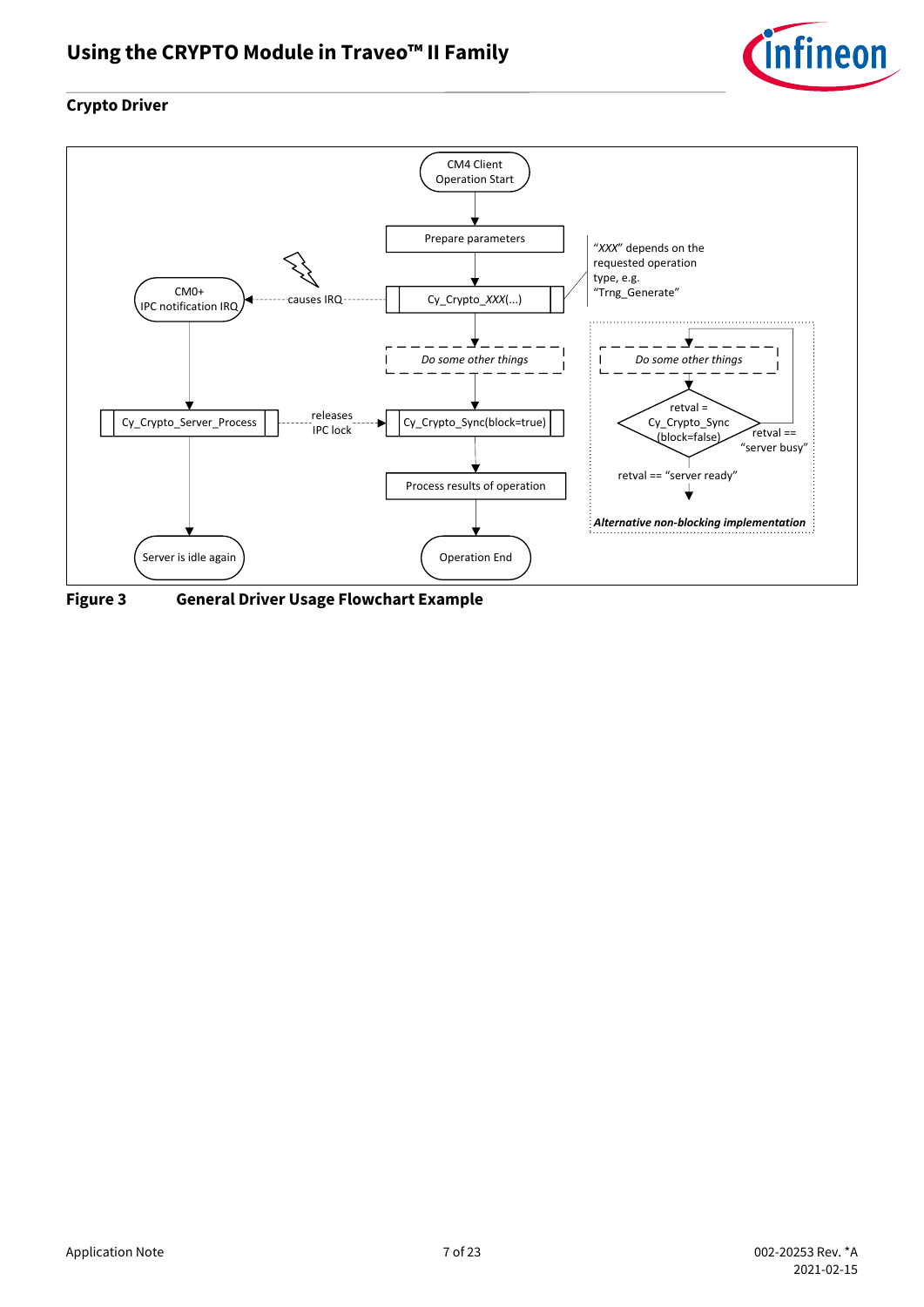

**Cyclic Redundancy Check (CRC)**

# <span id="page-7-0"></span>**4 Cyclic Redundancy Check (CRC)**

#### <span id="page-7-1"></span>**4.1 Use Case**

The CRC result of a memory area (for example, parameters in flash) can be stored in addition to this area. Software can then ensure that the contents of the area have not been corrupted by causes such as environmental influences or hardware defects.

*Note: CRC is not a cryptographic operation and must not be used to protect such areas against malicious modifications, because an attacker can easily compute the CRC result for modified areas.*

#### <span id="page-7-2"></span>**4.2 Driver Functions**

The Crypto driver provides following CRC-related functions:

#### <span id="page-7-3"></span>**4.2.1 Cy\_Crypto\_Crc\_Init**

This function initializes basic CRC-related settings that can later be reused across multiple CRC calculations. Many CRC standards such as the widely used CRC32 or CRC16-CCITT differ in the used polynomial (and length) and input/output settings. Those settings are defined by calling  $cy$  Crypto Crc Init.

#### <span id="page-7-4"></span>**4.2.2 Cy\_Crypto\_Crc\_Run**

The actual CRC calculation is requested by calling this function. The initial value for calculation, start address, and size are passed to the function and the CRC result is returned.

The initial value for the CRC calculation is defined by the used CRC standard and applies for the start of a new CRC calculation. If CRC is calculated over multiple not-contiguous memory areas,  $cy$  Crypto Crc Run must be called multiple times (after the current operation has finished) and the result of the previous block must be used as the initial value for the next block.

#### <span id="page-7-5"></span>**4.3 Flowchart**

**[Figure 4](#page-8-0)** shows the general flow of how to use the Crypto driver to calculate a CRC value.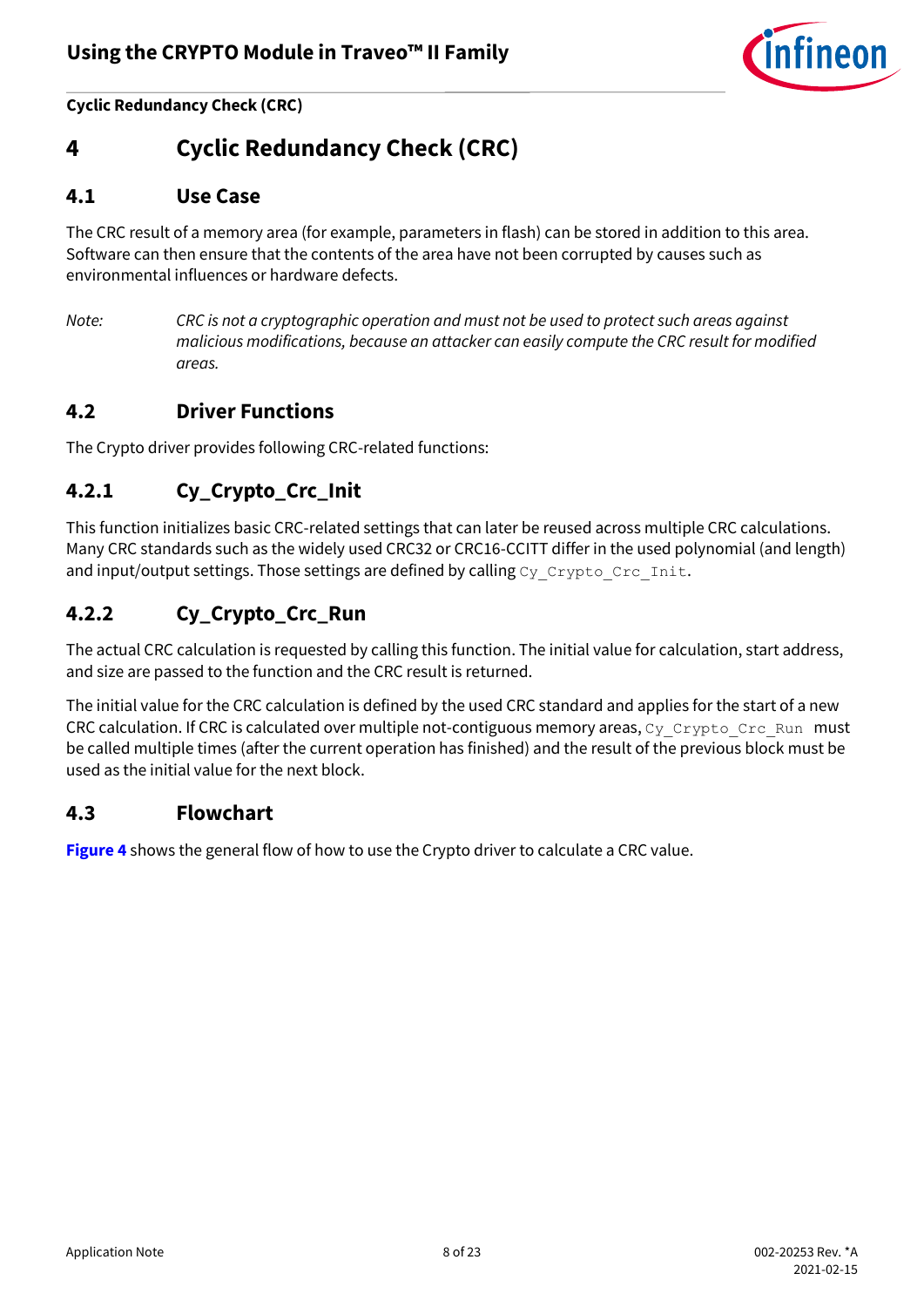

#### **Cyclic Redundancy Check (CRC)**



#### <span id="page-8-0"></span>**Figure 4 Flowchart of CRC Calculation**

*Note:* For repeated usage of CRC operations, it is not necessary to call  $cy$  *Crypto Crc Init again unless one of the related parameters (e.g. polynomial) changes.*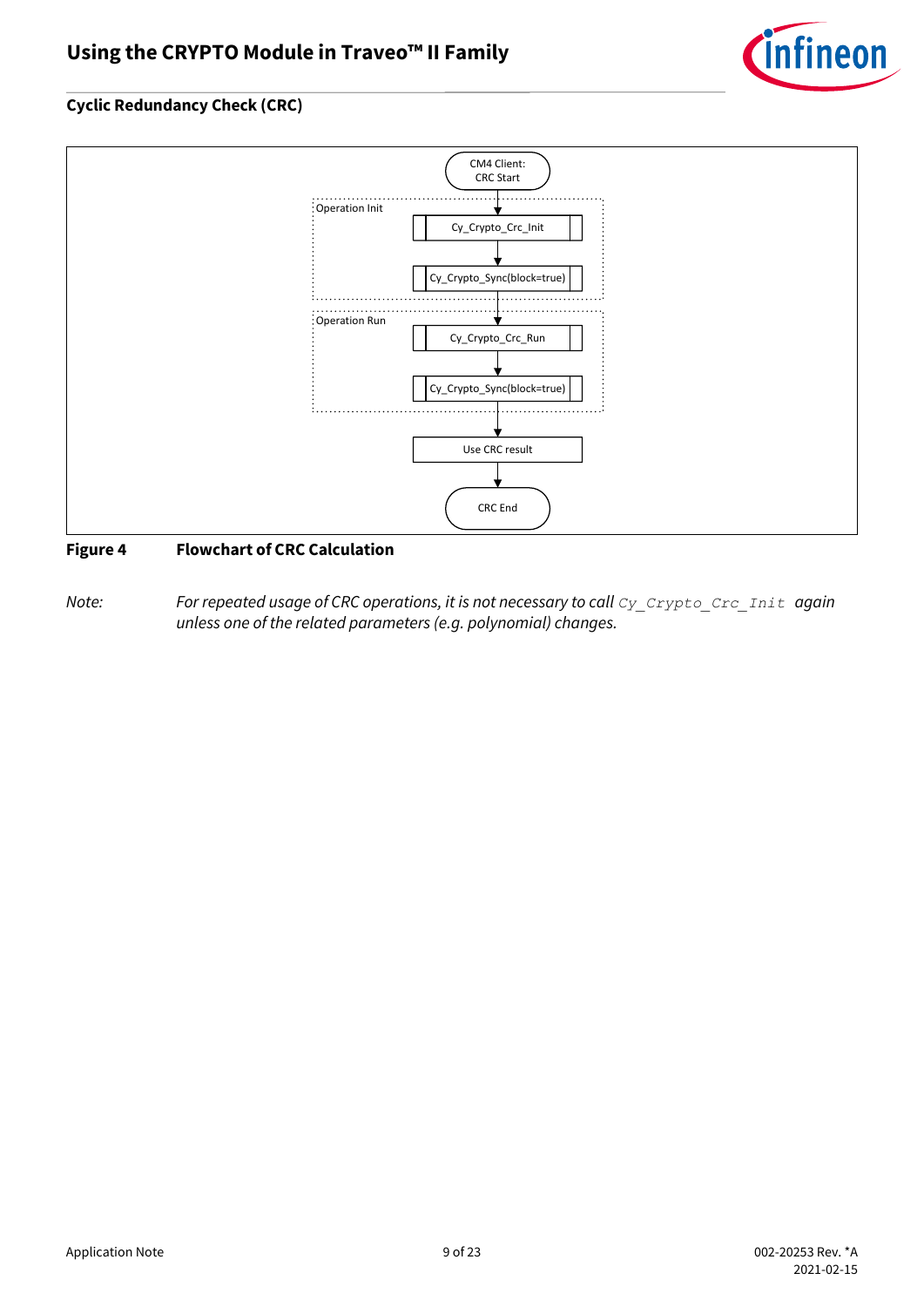

**Pseudo Random Number Generator (PRNG)**

## <span id="page-9-0"></span>**5 Pseudo Random Number Generator (PRNG)**

#### <span id="page-9-1"></span>**5.1 Use Case**

The pseudo random number generator can be used to derive the following:

- symmetric keys for a communication session
- "cryptographic salt", an additional random input for hash functions to prevent dictionary attacks that use huge databases of pre-computed hash values for all words in a dictionary
- "challenge" values in challenge-response-authentication protocols.
- *Note: The PRNG seed values should be initialized with true random values with high entropy to provide strong security characteristics. TRNG can be used for that purpose. Non-random or constant seed values should only be used if a deterministic behavior such as reproducible PRNG output is required in temporary situations such as during software development and testing.*

#### <span id="page-9-2"></span>**5.2 Driver Functions**

The Crypto driver provides the following PRNG related functions:

#### <span id="page-9-3"></span>**5.2.1 Cy\_Crypto\_Prng\_Init**

This function takes the seed values to initialize the three linear feedback shift registers that constitute the PRNG.

#### <span id="page-9-4"></span>**5.2.2 Cy\_Crypto\_Prng\_Generate**

A pseudo random number is generated by calling this function. The upper limit for the pseudo random number can be specified so that the function returns a number between 0 and the specified limit. The maximum upper limit is  $2^{32}$  - 1.

*Note: Cy\_Crypto\_Prng\_Init needs to be called only when the seed values is changed afterwards, it is sufficient to call Cy\_Crypto\_Prng\_Generate when multiple random numbers are needed.*

#### <span id="page-9-5"></span>**5.3 Flowchart**

**[Figure 5](#page-10-0)** shows the general flow of how to use the Crypto driver to generate a pseudo random number.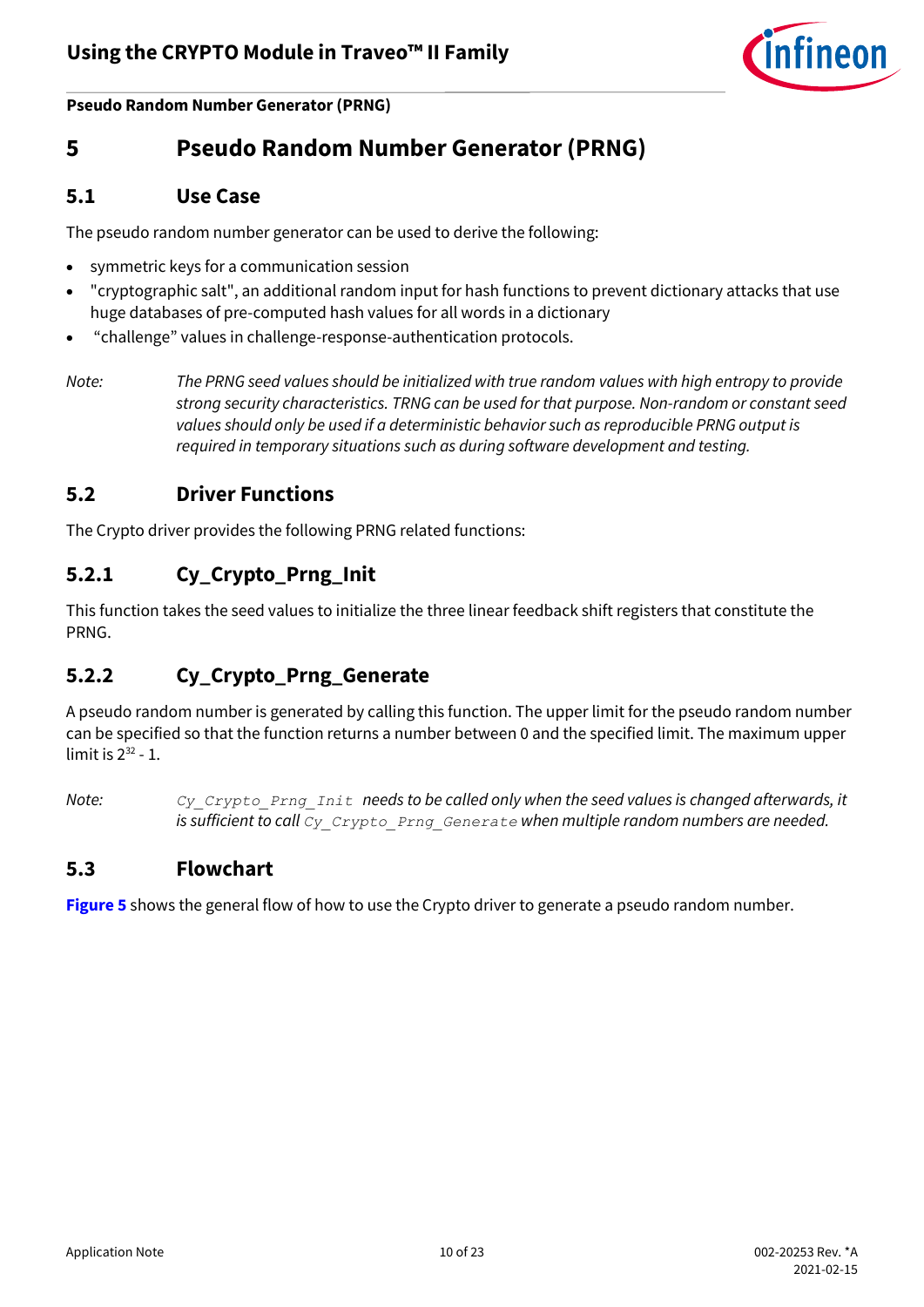

#### **Pseudo Random Number Generator (PRNG)**



#### <span id="page-10-0"></span>**Figure 5 Flowchart of Pseudo Random Number Generation**

*Note: Cy\_Crypto\_Prng\_Init needs to be called only if the seed values is changed; this function need not be called for repeated generation of PRNG values.*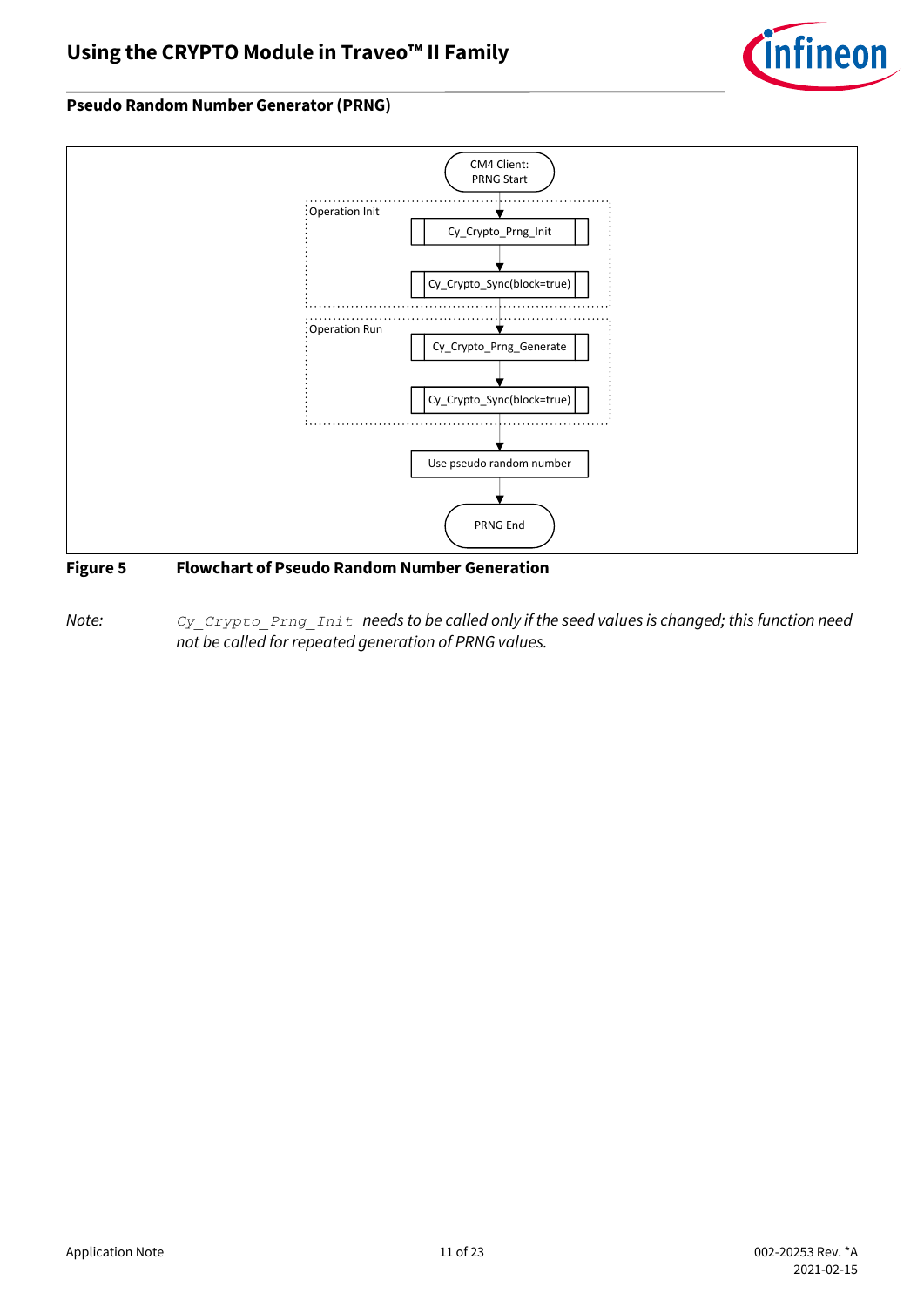

**True Random Number Generator (TRNG)**

# <span id="page-11-0"></span>**6 True Random Number Generator (TRNG)**

#### <span id="page-11-1"></span>**6.1 Use Case**

TRNG is typically used only to generate true random seed values with high entropy for PRNG because it has a comparably high current consumption and produces the random bits rather slowly.

#### <span id="page-11-2"></span>**6.2 Driver Functions**

The Crypto driver provides the following TRNG related functions:

#### <span id="page-11-3"></span>**6.2.1 Cy\_Crypto\_Trng\_Generate**

This function generates a true random number with the specified bit length. Some parameters related to its physical construction (ring oscillator) need to be stated when calling this function.

#### <span id="page-11-4"></span>**6.3 Flowchart**

**[Figure 6](#page-11-5)** shows the general flow of how to use the Crypto driver to generate a true random number.



#### <span id="page-11-5"></span>**Figure 6 Flowchart of True Random Number Generation**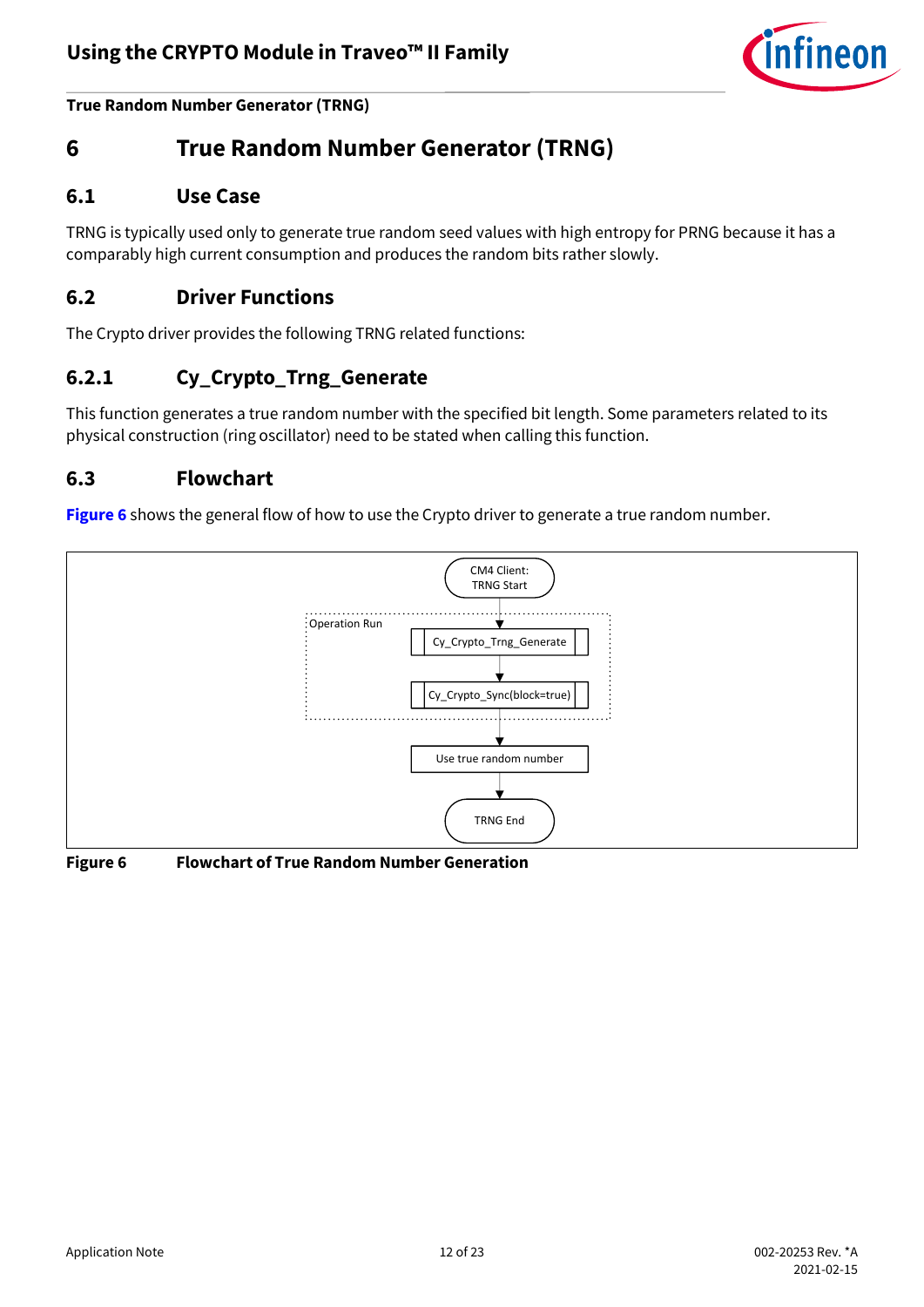

**Symmetric Key Cryptography Using Advanced Encryption Standard (AES)**

<span id="page-12-0"></span>

# **7 Symmetric Key Cryptography Using Advanced Encryption Standard (AES)**

The Crypto block supports several symmetric key cryptography standards, but AES is the most popular and widely used one.

AES operations per se are based on a single block of data of 128 bits. If multiple blocks of related data are encrypted, it is recommended to use one of the block chaining modes that have been described in scientific publications such as **[National Institute of Standards and Technology \(NIST\) Special Publication 800-38A](https://csrc.nist.gov/publications/detail/sp/800-38a/final)**. Encrypting each block independently usually provides an insufficient level of security-- an example is the case where blocks with the same plaintext would also have the same cipher text.

The Crypto driver supports the following AES operation modes:

• ECB (Electronic Code Book Mode)

This mode encrypts/decrypts blocks independently without chaining and therefore provides a low level of security for multiple blocks of related data.

• CBC (Cipher Block Chaining Mode)

The cipher text of one block is combined with the plaintext of the following block. Because the first block does not have a preceding block, a so-called initialization vector (IV) is needed, which is then combined with the plaintext of the first block.

• CFB (Cipher Feedback Mode)

This mode can be used as stream cipher for a plaintext with arbitrary length. The plaintext is XORed with the output of the AES encryption operation. The cipher text is used as the encryption input for the succeeding block. The first block requires an initialization vector similar to CBC mode.

• CTR (Counter Mode)

The counter mode of operation is also used as a stream cipher. Again, the plaintext is XORed with the output of the AES encryption operation. The input to the AES encryption is a combination or concatenation of a socalled nonce and a counter. The counter changes for every block; in the simplest case, it is just being incremented.

A nonce in the cryptographic context is an arbitrary number that is usually only used once for a cryptographic operation.

#### <span id="page-12-1"></span>**7.1 Use Case**

Because the performance requirements of AES are so much lower than for asymmetric key cryptography, it is typically used for secure communication between devices that possesses the cryptographic key. In contrast, asymmetric key cryptography is often only used by communication protocols to establish the communication session by exchanging the key between all involved parties. This key will then be used for symmetric encryption and decryption.

#### <span id="page-12-2"></span>**7.2 Driver Functions**

The Crypto driver provides following AES related functions. An initialization of AES is not needed.

#### <span id="page-12-3"></span>**7.2.1 Cy\_Crypto\_Aes\_Ecb\_Run**

This function encrypts or decrypts a single 128-bit block of data. The user is requested to specify the direction (encryption/decryption), key location and key size, and source and destination block location.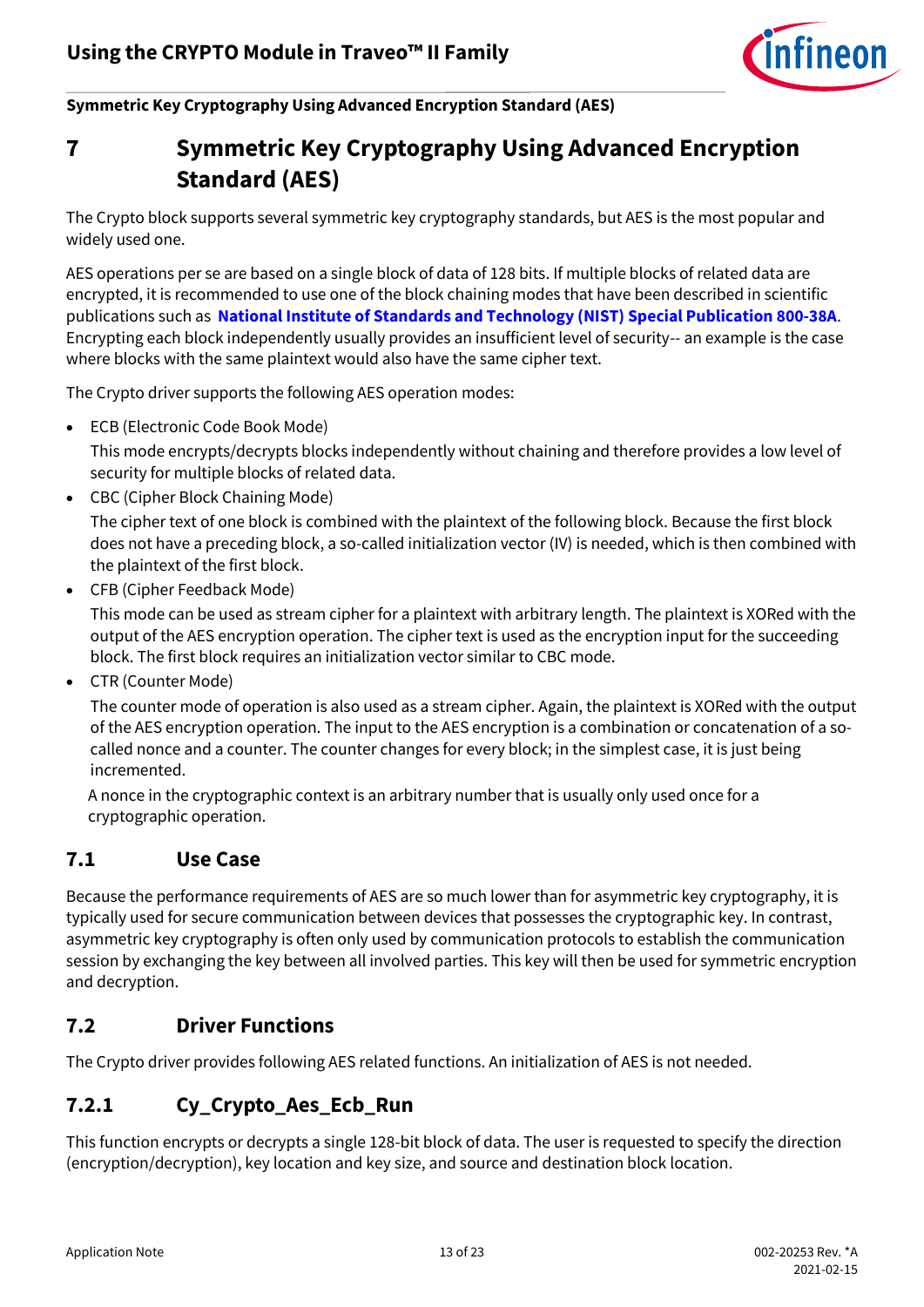

**Symmetric Key Cryptography Using Advanced Encryption Standard (AES)**

#### <span id="page-13-0"></span>**7.2.2 Cy\_Crypto\_Aes\_Cbc\_Run**

In addition to  $c_y$   $cxy$ pto Aes Ecb Run, this function expects the initialization vector and the total size of the data to be encrypted/decrypted.

## <span id="page-13-1"></span>**7.2.3 Cy\_Crypto\_Aes\_Cfb\_Run**

This function expects the same arguments as  $cy$  Crypto Aes Cbc Run.

#### <span id="page-13-2"></span>**7.2.4 Cy\_Crypto\_Aes\_Ctr\_Run**

This function expects the same arguments as  $cy$   $Crypto$  Aes  $Cbc$  Run. The initialization vector is the nonce combined with the starting counter value. The driver internally increments the counter part for every new block encryption.

#### <span id="page-13-3"></span>**7.3 Flowchart**

**[Figure 7](#page-13-5)** shows the general flow of how to use the Crypto driver to execute AES operations.



<span id="page-13-5"></span>**Figure 7 Flowchart of AES Operation**

#### <span id="page-13-4"></span>**7.4 Other Symmetric Key Algorithms**

In addition to the popular AES algorithm, the Crypto driver and hardware support the following algorithms as well:

- DES (Data Encryption Standard) The  $cy$  Crypto Des Run function is offered by the Crypto driver.
- TDES (Triple DES, sometimes also abbreviated as 3DES)

The corresponding driver function is Cy\_Crypto\_Tdes\_Run.

• ChaCha ChaCha is supported by the  $cyCrypto$  Chacha\_Run driver function.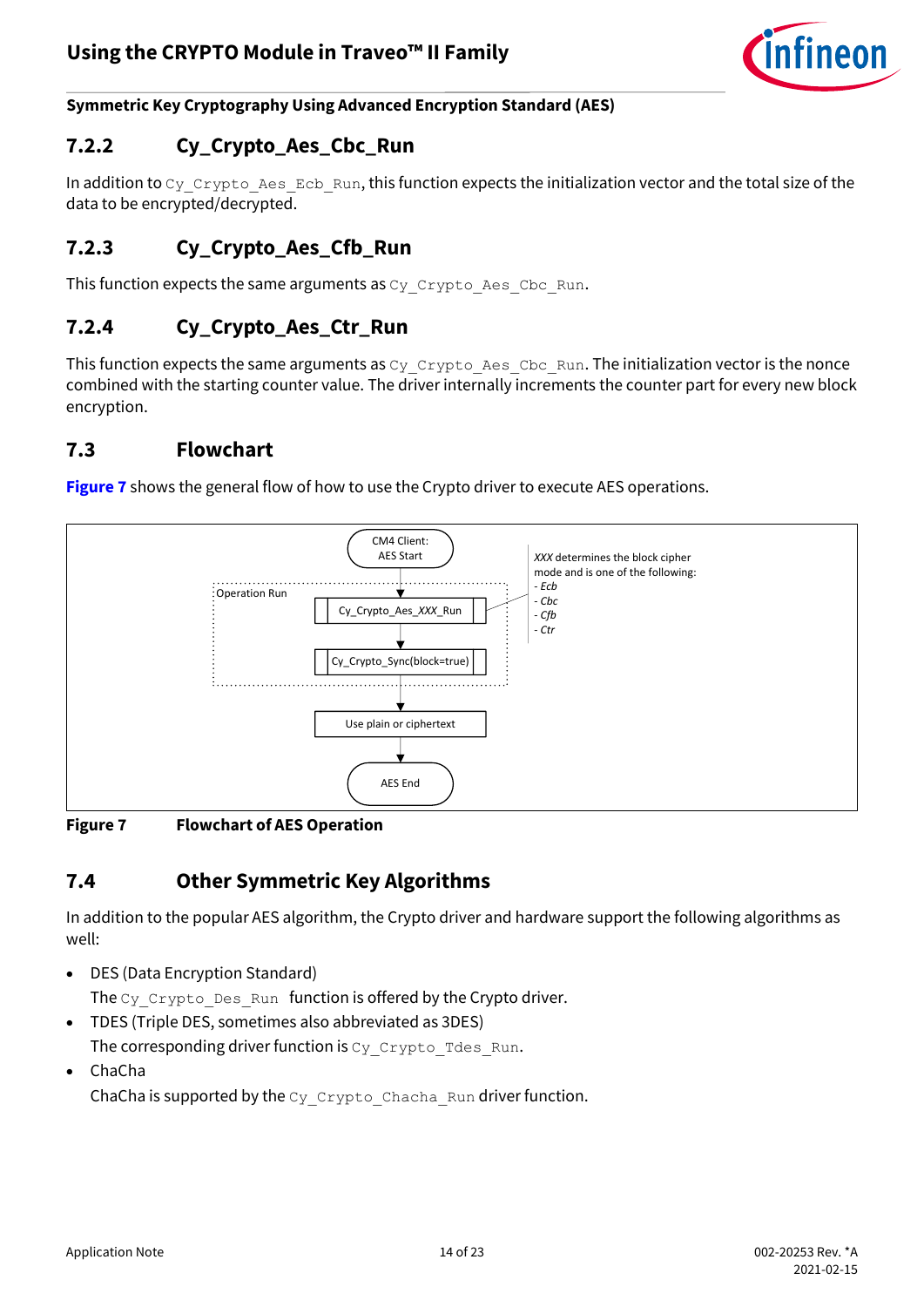

**SHA Family of Cryptographic Hash Functions**

# <span id="page-14-0"></span>**8 SHA Family of Cryptographic Hash Functions**

SHA stands for Secure Hash Algorithm and is a standardized family of cryptographic hash functions. The Crypto driver supports all standardized variants such as SHA-1, SHA-256, SHA-512, SHA-512/256, SHA3-256, SHA3-512, SHAKE256, and many more.

#### <span id="page-14-1"></span>**8.1 Use Case**

SHA is often used to derive a hash value from a user password (ideally combined with a "cryptographic salt value") and store this hash value (together with the salt) in a database instead of directly storing the actual plaintext password. In the event of a security breach, the database will not reveal the user password which could be used to log in to other systems.

SHA is also used in combination with other cryptographic building blocks to achieve higher level security goals: for example, in hash-based message authentication codes (see **[Hash-based and Cipher-based Message](#page-15-0)  [Authentication Code \(HMAC, CMAC\)](#page-15-0)**) or digital signatures (see **[Digital Signature Verification Using RSA and](#page-19-0)  [SHA](#page-19-0)**).

#### <span id="page-14-2"></span>**8.2 Driver Functions**

The Crypto driver provides the following SHA related functions. An initialization of SHA is not needed.

#### <span id="page-14-3"></span>**8.2.1 Cy\_Crypto\_Sha\_Run**

This function generates the message digest per the chosen SHA mode, which needs to be specified when calling the function. In addition, the location of the message, its size, and the location where to store the digest are expected by the function.

#### <span id="page-14-4"></span>**8.3 Flowchart**

**[Figure 8](#page-14-5)** shows the general flow of how to use the Crypto driver to execute SHA operations.



<span id="page-14-5"></span>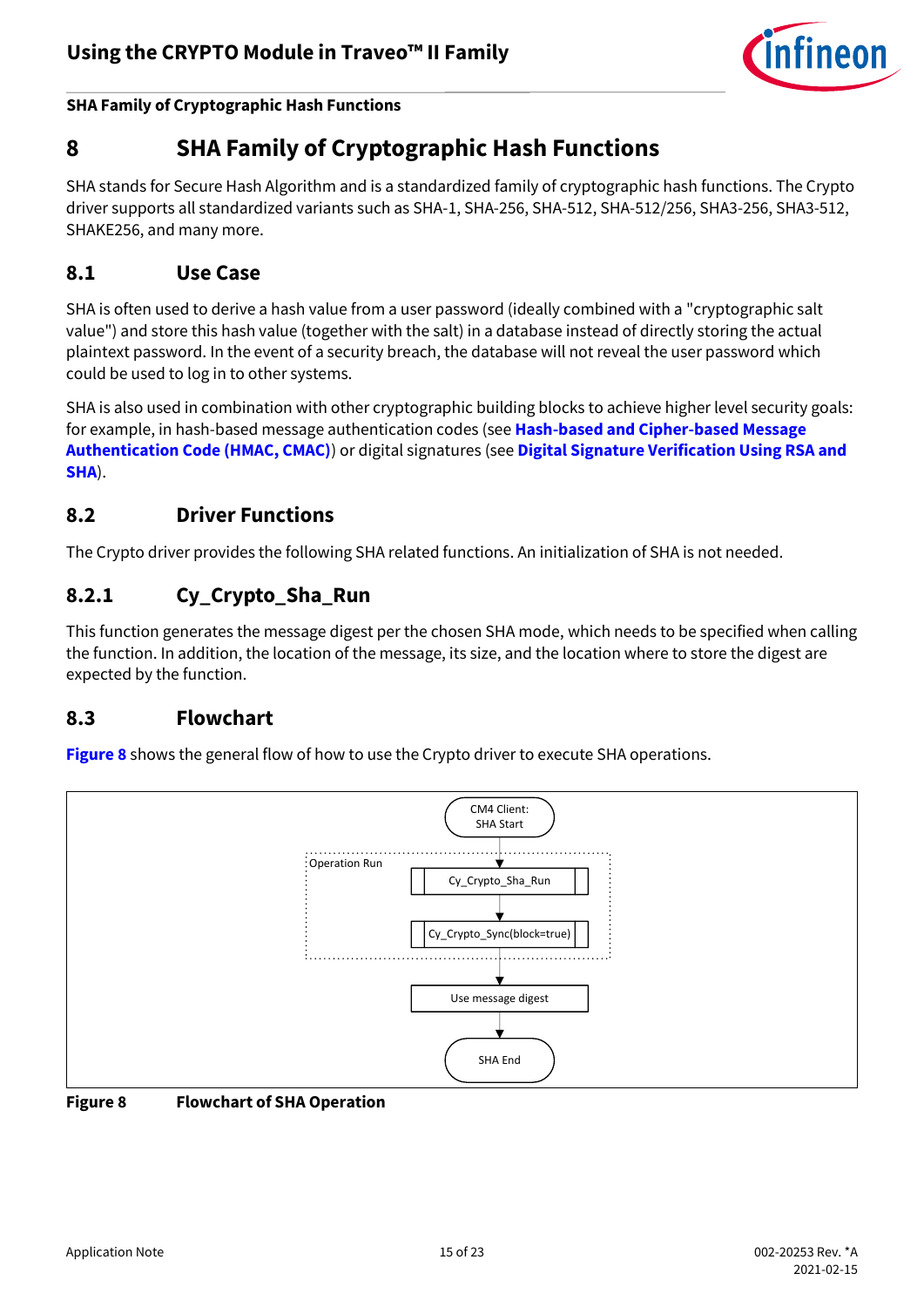

**Hash-based and Cipher-based Message Authentication Code (HMAC, CMAC)**

# <span id="page-15-0"></span>**9 Hash-based and Cipher-based Message Authentication Code (HMAC, CMAC)**

Message Authentication Codes (MAC) are similar to cryptographic hash functions but have different security requirements. These security requirements can be achieved by using a secret cryptographic key together with either a cryptographic hash function or a block cipher as the basis for generating the MAC. The operation is then called Hash-based MAC (HMAC), or Cipher-based MAC (CMAC), respectively. The Crypto driver uses the SHA block of the Crypto hardware for HMAC operations and the AES block for CMAC operations.

#### <span id="page-15-1"></span>**9.1 Use Case**

MACs are used whenever it is important for the receiver of a message to know that the message originated from the authentic sender. An example is where distributed electronic control units in a car network can ensure that no attacker can inject messages to the network by using MACs for all critical messages. This is achieved by a shared secret key between the sender and receiver, which is used in the MAC generation and verification process.

#### <span id="page-15-2"></span>**9.2 Driver Functions**

The Crypto driver provides the following MAC-related functions. An initialization of MAC operations is not needed.

#### <span id="page-15-3"></span>**9.2.1 Cy\_Crypto\_Hmac\_Run**

When calling this function, you should pass the desired SHA mode, key location and size, message location and size, and location where the calculated MAC will be stored.

#### <span id="page-15-4"></span>**9.2.2 Cy\_Crypto\_Cmac\_Run**

This function expects similar parameters as  $c_y$   $cxy$ <sub>pto</sub>  $Hmag$ <sub>Run</sub> but uses the SHA mode.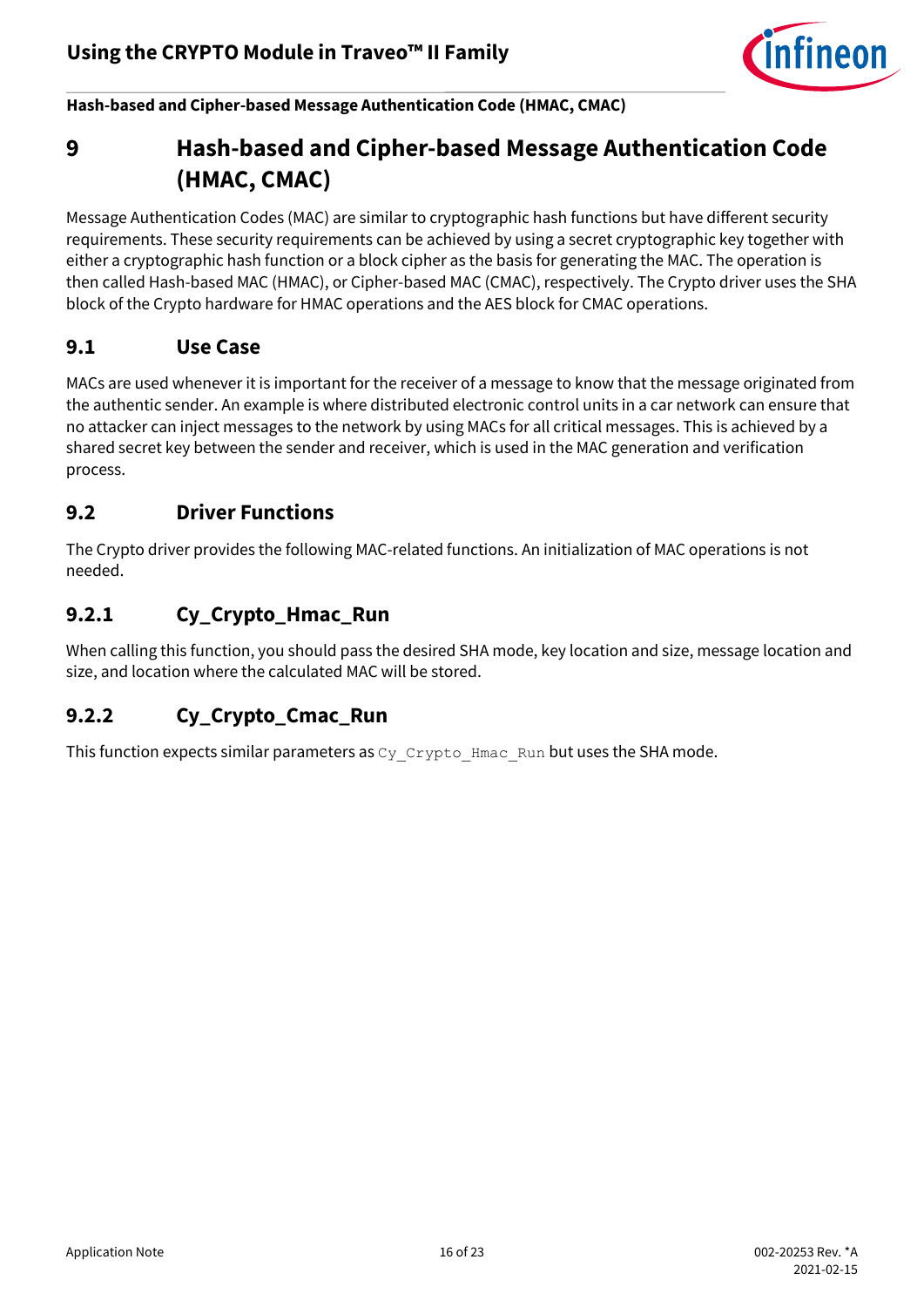

**Hash-based and Cipher-based Message Authentication Code (HMAC, CMAC)**

#### <span id="page-16-0"></span>**9.3 Flowchart**

**[Figure 9](#page-16-1)** shows the general flow of how to use the Crypto driver to execute MAC operations.



<span id="page-16-1"></span>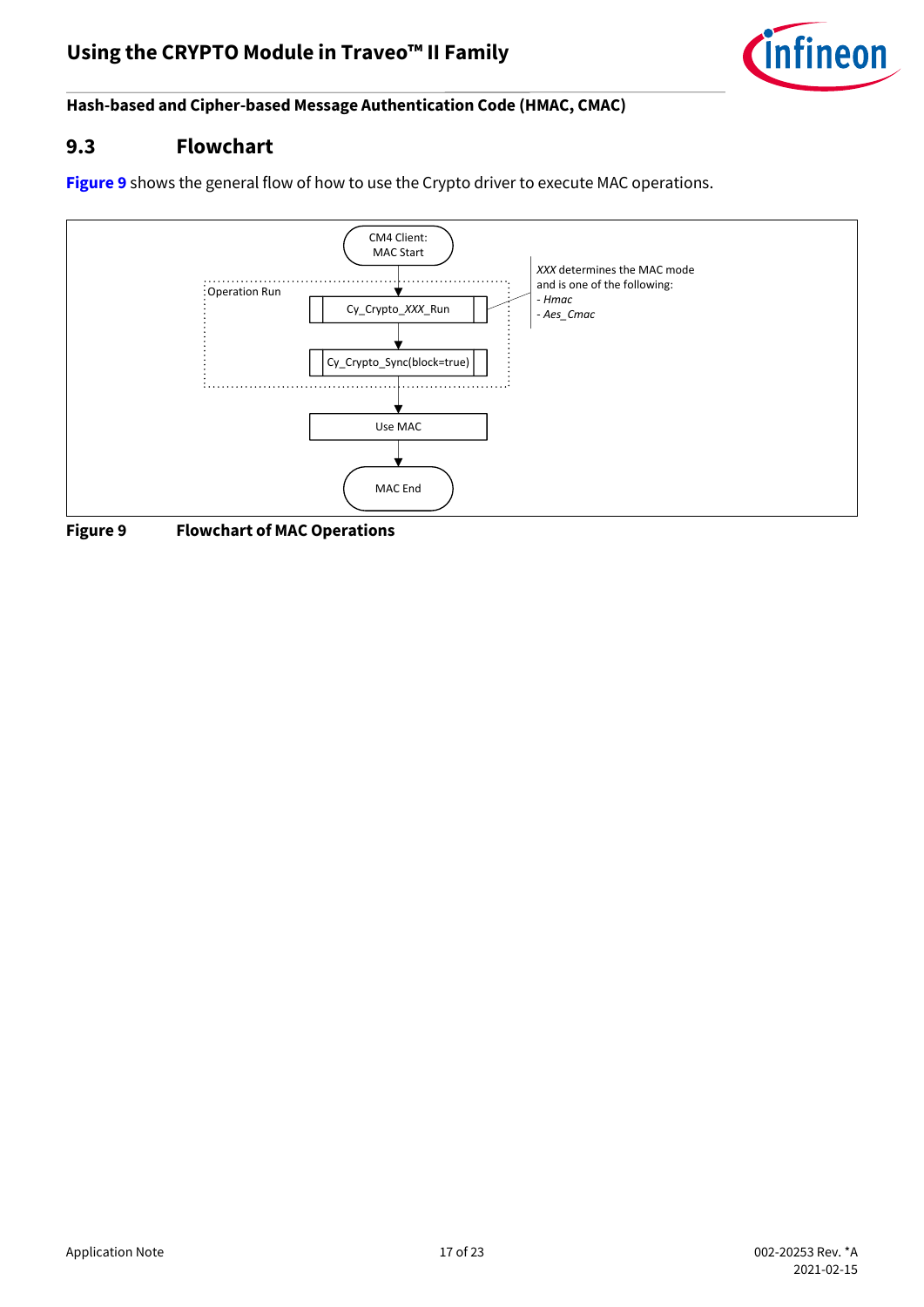

**Asymmetric Key Cryptography Using RSA**

# <span id="page-17-0"></span>**10 Asymmetric Key Cryptography Using RSA**

Various algorithms for asymmetric key cryptography (also known as public key cryptography) have been proposed in the past decades and are used by the public. One of the most popular ones is RSA, named by its inventors Rivest, Shamir, and Adleman. The Crypto driver supports RSA algorithm.

Verifying digital signatures based on RSA and SHA requires combined usage of Crypto driver APIs related to RSA and SHA. See **[Digital Signature Verification Using RSA and SHA](#page-19-0)**.

#### <span id="page-17-1"></span>**10.1 Use Case**

Encryption and decryption using asymmetric cryptography is typically a lot slower than symmetric encryption or decryption. This is the reason why it is often only used during establishment of a communication channel to exchange a symmetric key between all involved parties.

#### <span id="page-17-2"></span>**10.2 Driver functions**

The Crypto driver provides the following functions related to RSA encryption and decryption.

## <span id="page-17-3"></span>**10.2.1 Cy\_Crypto\_Rsa\_InvertEndianness**

The multi-byte parameters needed for RSA operations such as plaintext, cipher text, modulus, and public and private exponent are usually defined in big endian format. The Crypto driver internally works with little endian format, so one needs to ensure that all input parameters are available in little endian format. This conversion can be done in software during runtime by calling Cy\_Crypto\_Rsa\_InvertEndianness. The Crypto driver stores the output (plaintext or cipher text) of Cy\_Crypto\_Rsa\_Proc in little endian format; you can use this function to,convert the output to big endian format if necessary.

## <span id="page-17-4"></span>**10.2.2 Cy\_Crypto\_Rsa\_CalcCoefs**

This function can pre-calculate certain coefficients and parameters used by the RSA calculations that will speed up RSA processing. Calculated coefficients are attached to the RSA-related Crypto driver context and can be reused across multiple RSA operations as long as dependent parameters such as modulus do not change.

If the function is not called during RSA operation pre-processing, Cy\_Crypto\_Rsa\_Proc will internally calculate these parameters every time it is called.

## <span id="page-17-5"></span>**10.2.3 Cy\_Crypto\_Rsa\_Proc**

This is the main function for encrypting plaintexts or decrypting cipher texts using RSA.

The function interface is generic; it takes an input message location and its size, an output message location, the modulus, a key (i.e., exponent), and optionally the location of the coefficients calculated by Cy Crypto Rsa CalcCoefs.

The Cy\_Crypto\_Rsa\_Proc\_function processes the provided input message with the modulo and exponent and stores the output at the output message location. It depends on the type of the input message provided (plaintext or cipher text) and the type of exponent provided (public or private). The function internally does not distinguish between the operations, whether encryption or decryption.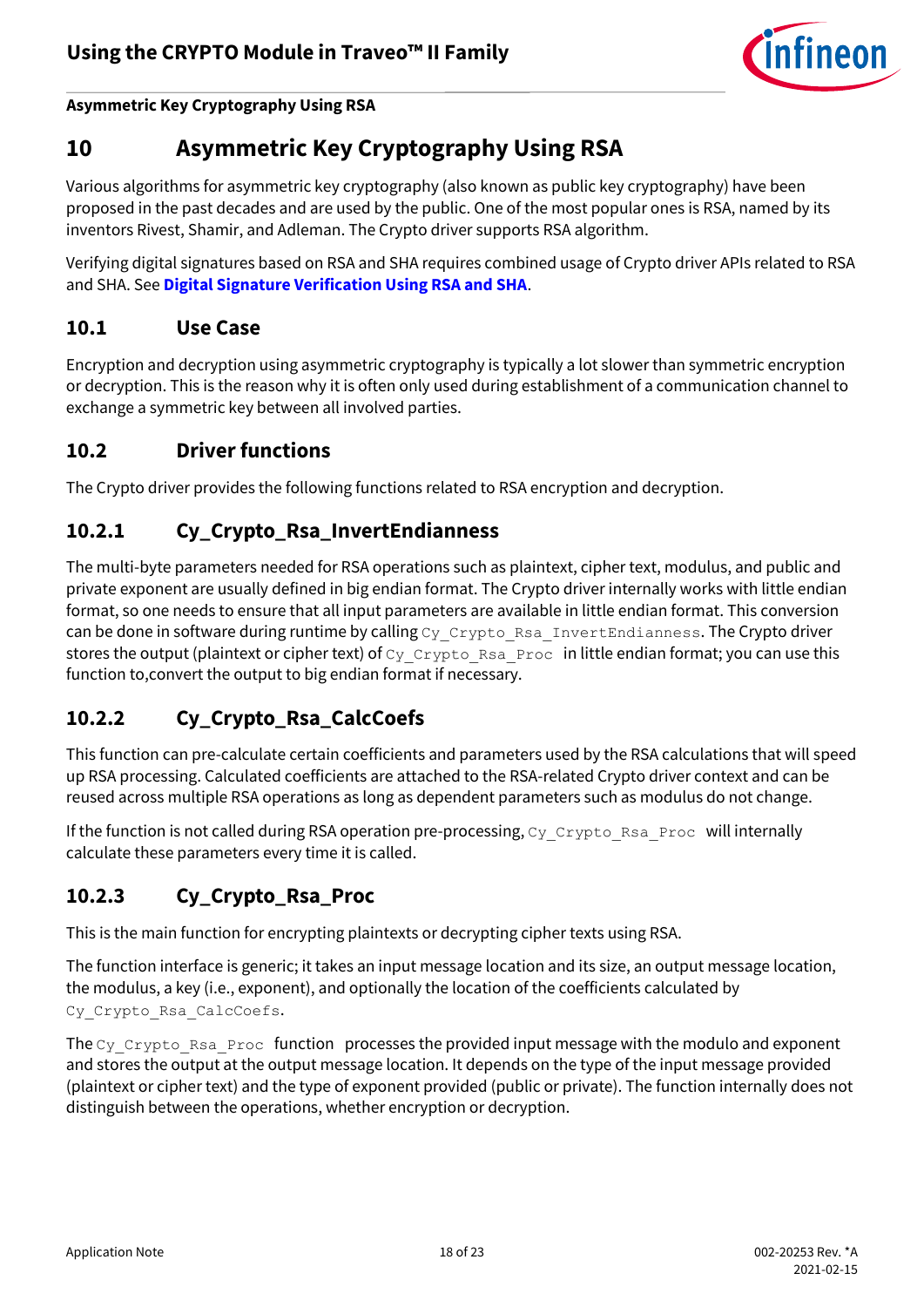

#### **Asymmetric Key Cryptography Using RSA**

#### <span id="page-18-0"></span>**10.3 Flowchart**

[Figure 10](#page-18-1) shows the general flow of how to use the Crypto driver for RSA encryption and decryption operations.



<span id="page-18-1"></span>**Figure 10 Flowchart of RSA Encryption and Decryption Operations**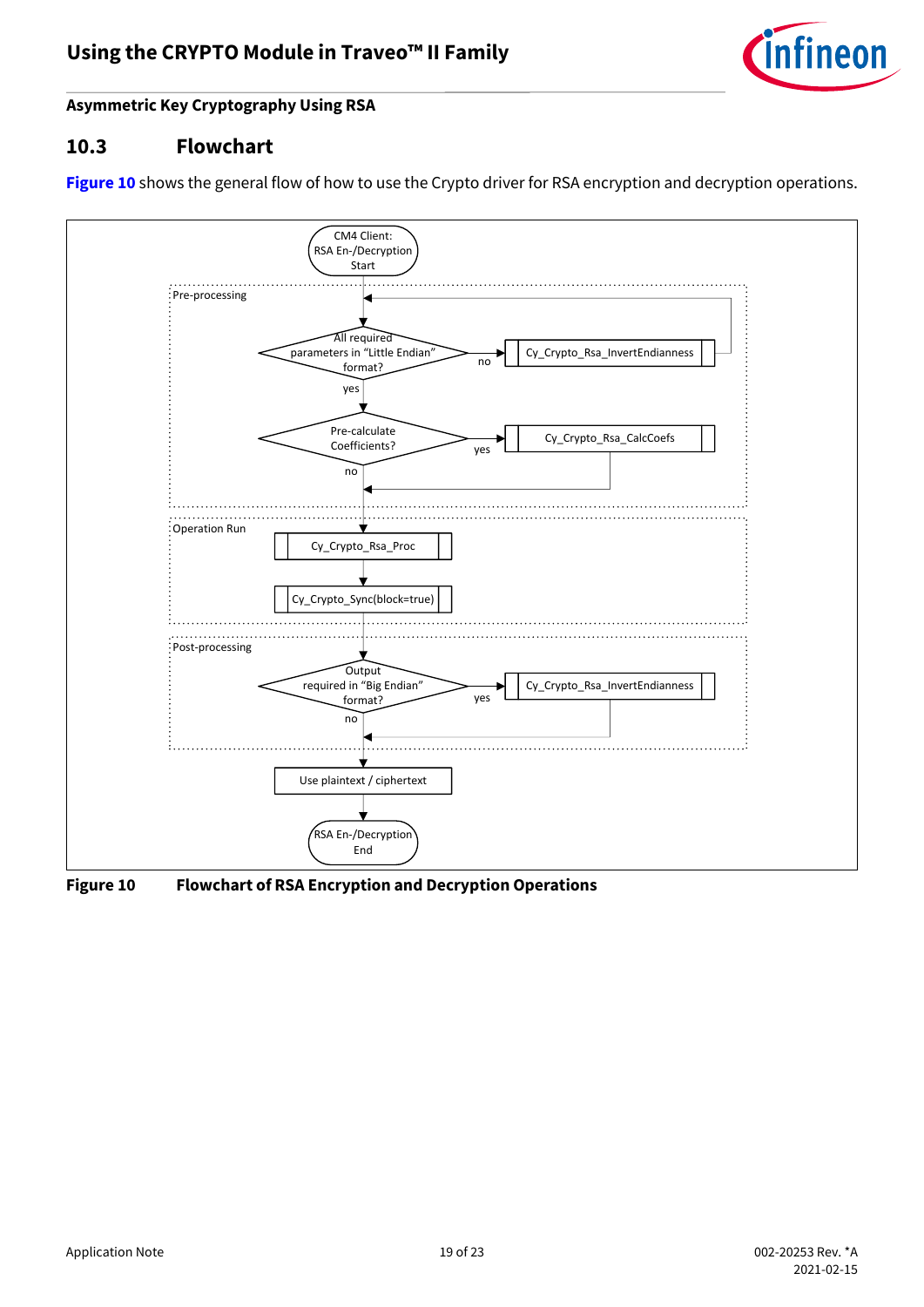

**Digital Signature Verification Using RSA and SHA**

# <span id="page-19-0"></span>**11 Digital Signature Verification Using RSA and SHA**

Digital signatures are widely used and often based on RSA and a hash function with cryptographic strength.

The Public-Key Cryptography Standards (PKCS) is a collection of specifications that tries to standardize various aspects of asymmetric key cryptography. One of those aspects is to define how digital signatures shall be generated and verified. As of now, the Crypto driver supports only verification of digital signatures based on RSASSA-PKCS1-v1\_5 and only using SHA cryptographic hash functions. More information can be found in following document: **[http://www.emc.com/collateral/white-papers/h11300-pkcs-1v2-2-rsa-cryptography](http://www.emc.com/collateral/white-papers/h11300-pkcs-1v2-2-rsa-cryptography-standard-wp.pdf)[standard-wp.pdf](http://www.emc.com/collateral/white-papers/h11300-pkcs-1v2-2-rsa-cryptography-standard-wp.pdf)**.

#### <span id="page-19-1"></span>**11.1 Use Case**

One of the application fields of digital signatures is the verification of firmware images before either installing or executing them. For example, the firmware update process will receive a firmware image and related digital signature over an insecure communication channel. The update process will then be able to prove the authenticity and origin of the firmware image by verifying the digital signature using the public key that was programmed to the device by the manufacturer during production.

#### <span id="page-19-2"></span>**11.2 Driver Functions**

The Crypto driver provides the following functions related to verifying digital signatures using RSA and SHA.

#### <span id="page-19-3"></span>**11.2.1 Cy\_Crypto\_Rsa\_InvertEndianness**

See **[Cy\\_Crypto\\_Rsa\\_InvertEndianness](#page-17-3)**.

#### <span id="page-19-4"></span>**11.2.2 Cy\_Crypto\_Rsa\_CalcCoefs**

See **[Cy\\_Crypto\\_Rsa\\_CalcCoefs](#page-17-4)**.

#### <span id="page-19-5"></span>**11.2.3 Cy\_Crypto\_Rsa\_Proc**

#### See **[Cy\\_Crypto\\_Rsa\\_Proc](#page-17-5)**.

Verification of a digital signature requires that the signature is decrypted using this function and the public key of the signer.

#### <span id="page-19-6"></span>**11.2.4 Cy\_Crypto\_Sha\_Run**

See **[Cy\\_Crypto\\_Sha\\_Run](#page-14-3)**.

The same SHA mode, that was used in the generation of the digital signature, must be used to calculate the digest of the message, that has been signed.

#### <span id="page-19-7"></span>**11.2.5 Cy\_Crypto\_Rsa\_Verify**

This function does the actual verification. It takes the decrypted digital signature, validates the format of that signature according to the supported RSASSA-PKCS1-v1\_5 standard and checks whether the provided message digest matches the one included in the digital signature.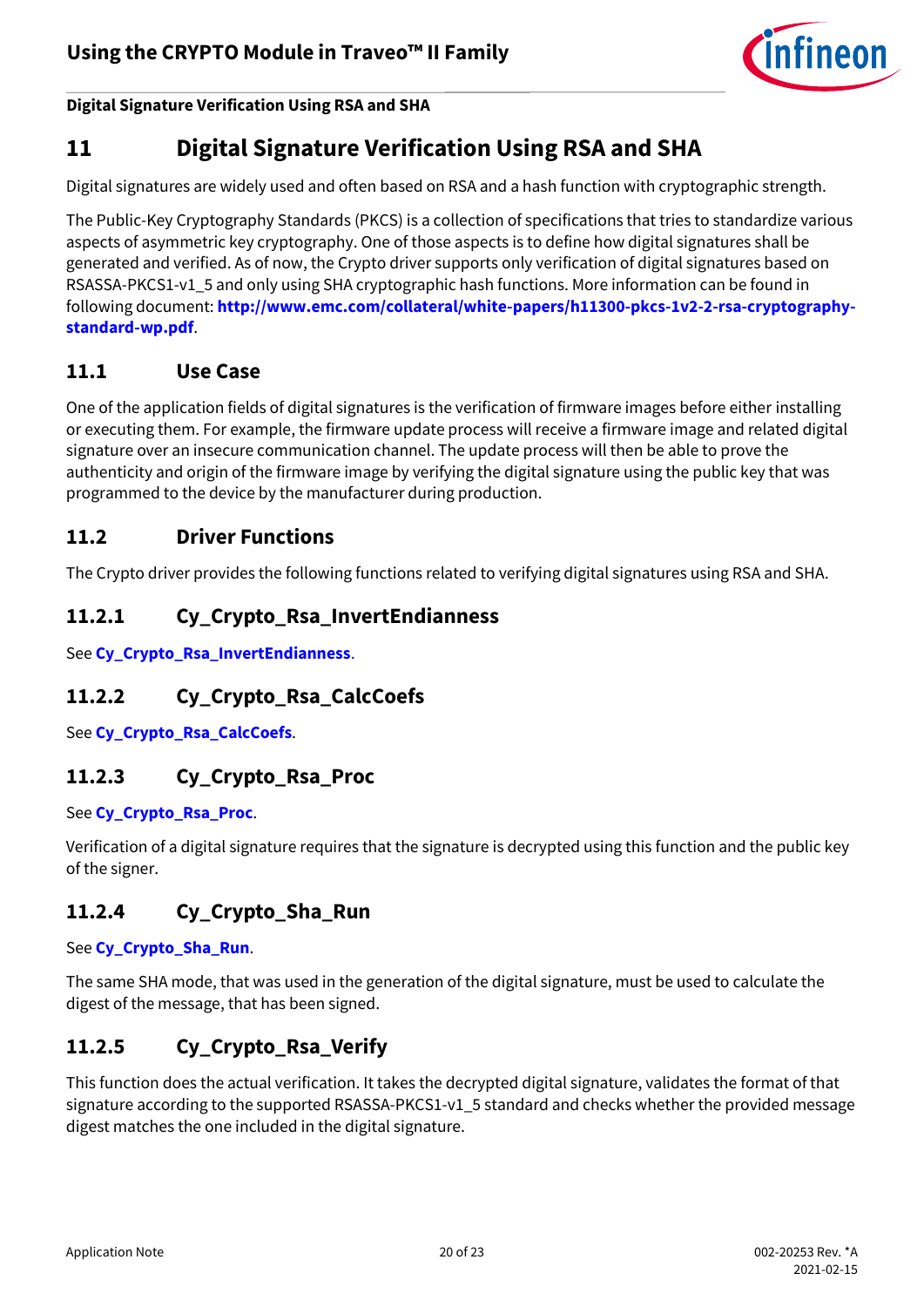

#### **Digital Signature Verification Using RSA and SHA**

#### <span id="page-20-0"></span>**11.3 Flowchart**

[Figure 11](#page-20-1) shows the general flow of how to use the Crypto driver, in order to verify digital signatures using RSA and SHA operations.



<span id="page-20-1"></span>**Figure 11 Flowchart of Verifying Digital Signatures with RSA and SHA Operations**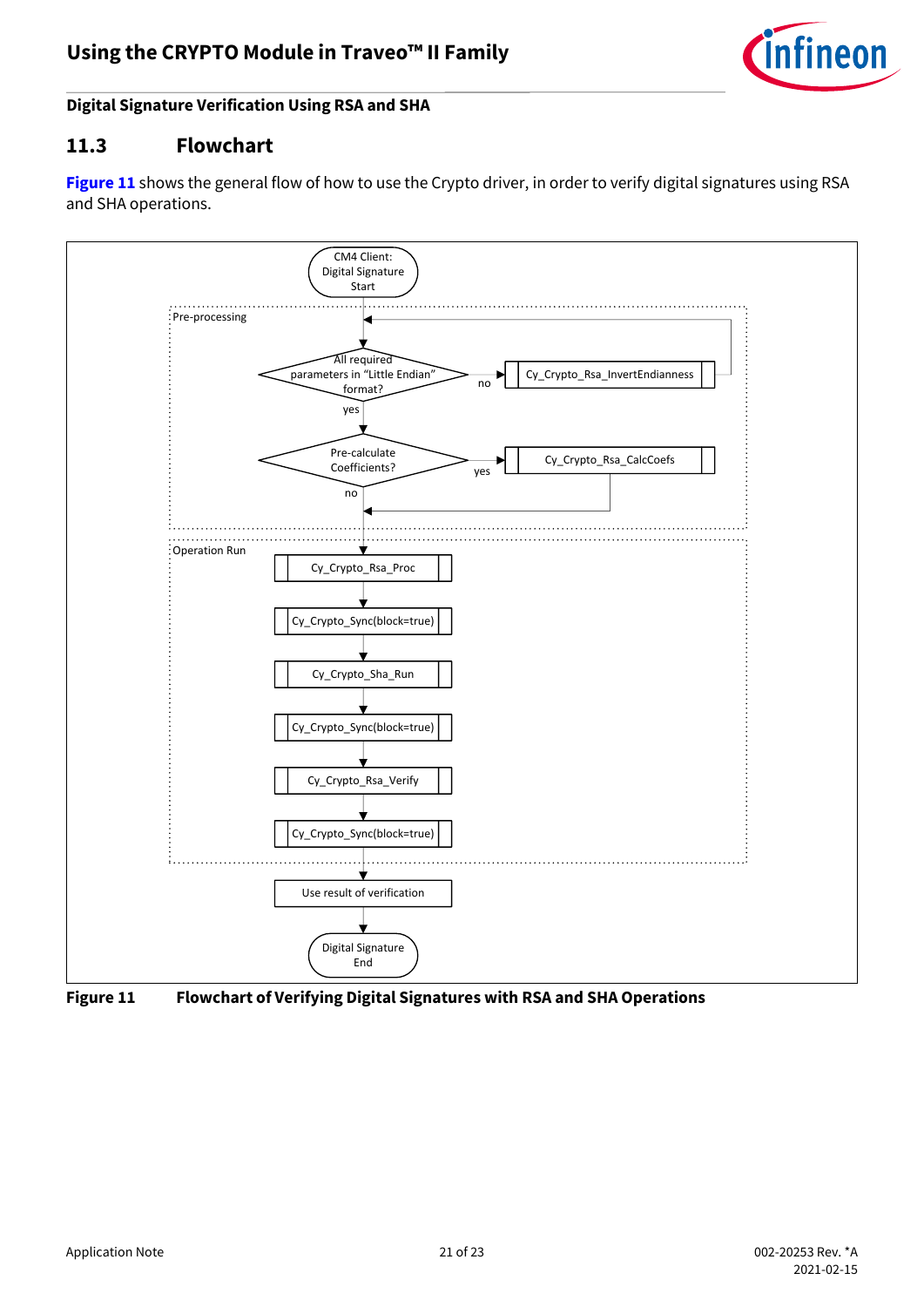

#### **Revision history**

# <span id="page-21-0"></span>**Revision history**

| <b>Document</b><br>version | Date of release | <b>Description of changes</b> |
|----------------------------|-----------------|-------------------------------|
| $***$                      | 01/25/2018      | New application note          |
| *A                         | 2021-02-15      | Moved to Infineon Template    |